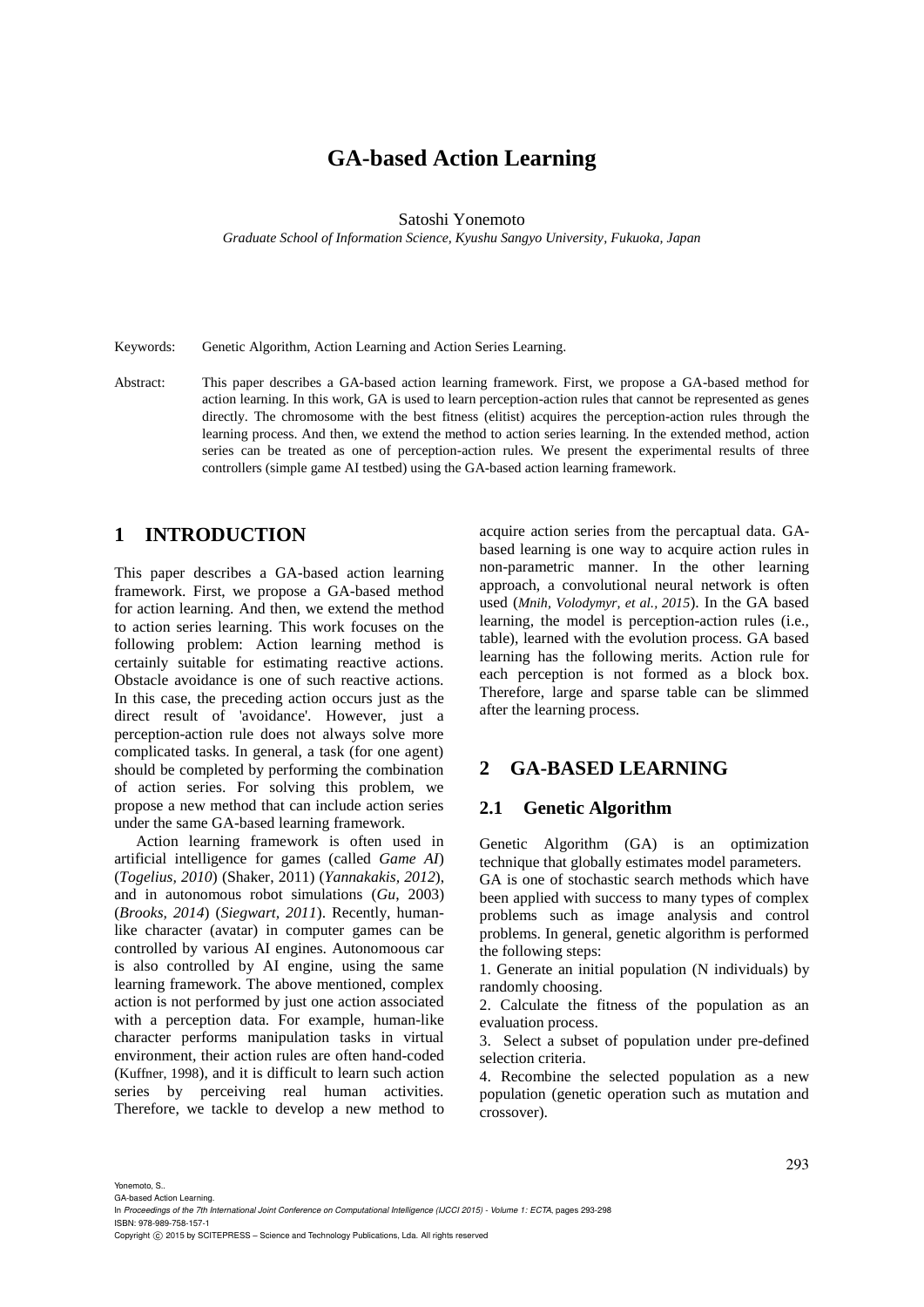5. Repeat 2-4 until an elitist condition is satisfied.

In this work, GA is used to learn action rules that cannot be represented as genes directly. In this approach, the purpose of GA-based evolution is to construct a policy for perception-action pair.

Given a perception s, an action a, and a policy  $\pi$ , the action-value of the pair  $(s, a)$  under  $\pi$  is defined by  $\pi(s, a)$ . This corresponds to compute the function values  $\pi(s, a)$  for all perception-action pairs  $(s, a)$ , using evolutionary computation.

## **2.2 Genetic Encoding for Action Learning**

Figure 1 illustrates our genetic encoding. Chromosome represents n perception parameters (*n bit* binary code). For example, such perception includes sensor grids around game characters and range sensors for autonomous robots. In this encoding, the binary code indicates a number (index) for the action-value table,  $\pi$  (see Figure 1).

The desirable action  $a$  for  $a$  perception  $s$  is given as the value of the table. The action is also defined by *k bit* binary code. The genetic algorithm is performed in three fundamental steps, that is, evaluation, selection and genetic operation. During the evaluation process, the fitness of the population is calculated. The chromosome with the best fitness (elitist) guides properly the best perception-action rules π.

## **3 EXTENSION TO ACTION SERIES LEARNING**

#### **3.1 Problem in Action Learning**

Although GA-based learning is one of effective solvers for action learning, there is still another consideration. This approach is suitable for estimating reactive actions such as obstacle avoidance. However, it is just a one-step solver using perception-action rules  $\pi(s, a)$ . In general, a task should be completed by performing the combination of action series.

Action series learning is an extended version of GAbased action learning where the evaluation is performed by several action series. This means that the perception-action table includes action series  $a_1, \dots, a_m$  for a perception s. After performing several action series, the evaluation function is calculated.

## **3.2 Genetic Encoding for Action Series Learning**

For chromosome represented by n perception parameters (*n bit* binary code), *m* action series are assigned. Each action  $a_i$  is defined by  $k$  bit binary code. The desirable action series  $a_1, \dots, a_m$ for a perception *s* are given as the value of the table. Figure 2 illustrates the genetic encoding for this approach.

After action series are performed, the evaluation function is calculated. Naturally, before performing all of  *action series, the task can be completed.* Therefore, maximum length of action series must be determined in advance. This approach provides a capable of effectively compressing for candidates of actions. That is, both action time series and several candidates of actions can be described in a unified manner.



Figure 1: Genetic encoding for action learning.



Figure 2: Genetic encoding for our extended approach.

## **4 EXPERIMENTS**

To evaluate our GA-based action learning framework, three autonomous controllers (simple game AI testbed) are implemented. These programs are written in Java. To evaluate an essential GA evolution, game rules are simplified. Common genetic parameters are shown in Table 1.

## **4.1 Case 1: Vehicle Controller**

First, our GA-based action learning is applied for a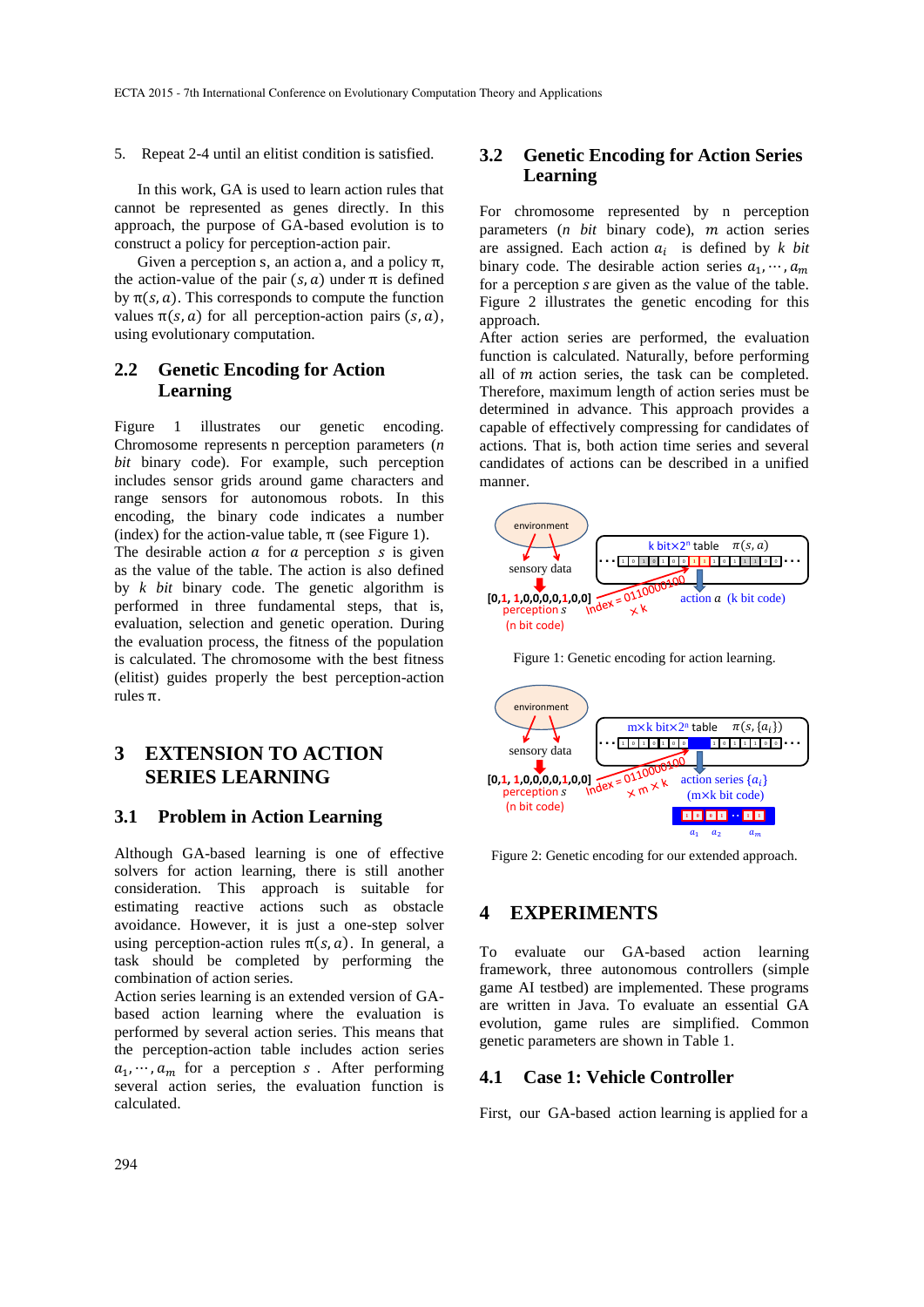simplified vehicle control problem. Figure 3 illustrates the screenshots.

| Population size |     |
|-----------------|-----|
| Crossover rate  | በ ዓ |
| Mutation rate   |     |
| Max generations |     |

Table 1: Common genetic parameters.

#### **4.1.1 Game Rules**

The following rules are applied:

- Vehicle: The vehicle can select three directions: go straight, turn left (-30[*deg*]) and turn right (+30[*deg*]). The vehicle has five range sensors to detect the neighbour obstacles (see Figure 4).
- Scene: Static obstacles (set of line segments) are arranged into the scene.
- Game over: The vehicle touches one of the obstacles.
- Task (goal): The vehicle keeps a drive during several laps or until over pre-defined distance.

#### **4.1.2 GA Rules**

For genetic encoding, the following rules are defined:

- Perception: Five range sensors are attached to detect obstacles. The sensor is defined by *5 bit* binary code. When the sensor  $i$  detects an obstacle (i.e., crossing a line segment), output is 1, (otherwise output is 0).
- Action: Three actions (turn left, turn right and go straight) are encoded by *2 bit* binary code.
- Fitness (f): If the vehicle touches an obstacle (a line segment), then  $f = \varepsilon$ . If the vehicle keeps a drive during several laps (or predefined distance driving), then  $f = 1.0$ .
- Genetic encoding: Perception is defined by *5 bit* binary code (n=5). And action is defined by *2 bit* binary code (k=2). The code indicates a number (index) of  $2^5 \times 2$  action-value table. The learning process is equal to fill the table, satisfying the fitness  $f = 1.0$ .

#### **4.1.3 Results**

Figure 5 illustrates the results of trajectory of the elitist. In this case, the trajectory is represented as a loop line. We demonstrated for several courses, and we found obstacle avoidance with static scene is relatively easy. In practical use, solution of obstacle avoidance which exists dynamic objects is needed. This solution will show the next Case 2.



Figure 3: Screenshots of vehicle controller.



Figure 4: Genetic encoding for vehicle controller.



Figure 5: Trajectory of the elitist (vehicle controller).

## **4.2 Case 2: Action Game Controller**

Next, our GA-based action learning is applied for simplified action game, like Nintendo's classic game *Super Mario Bros.* Figure 6 illustrates the screenshots (minimum map size).

### **4.2.1 Game Rules**

The following rules are applied:

 Character: The character can typically move horizontally (left and right) and jump. The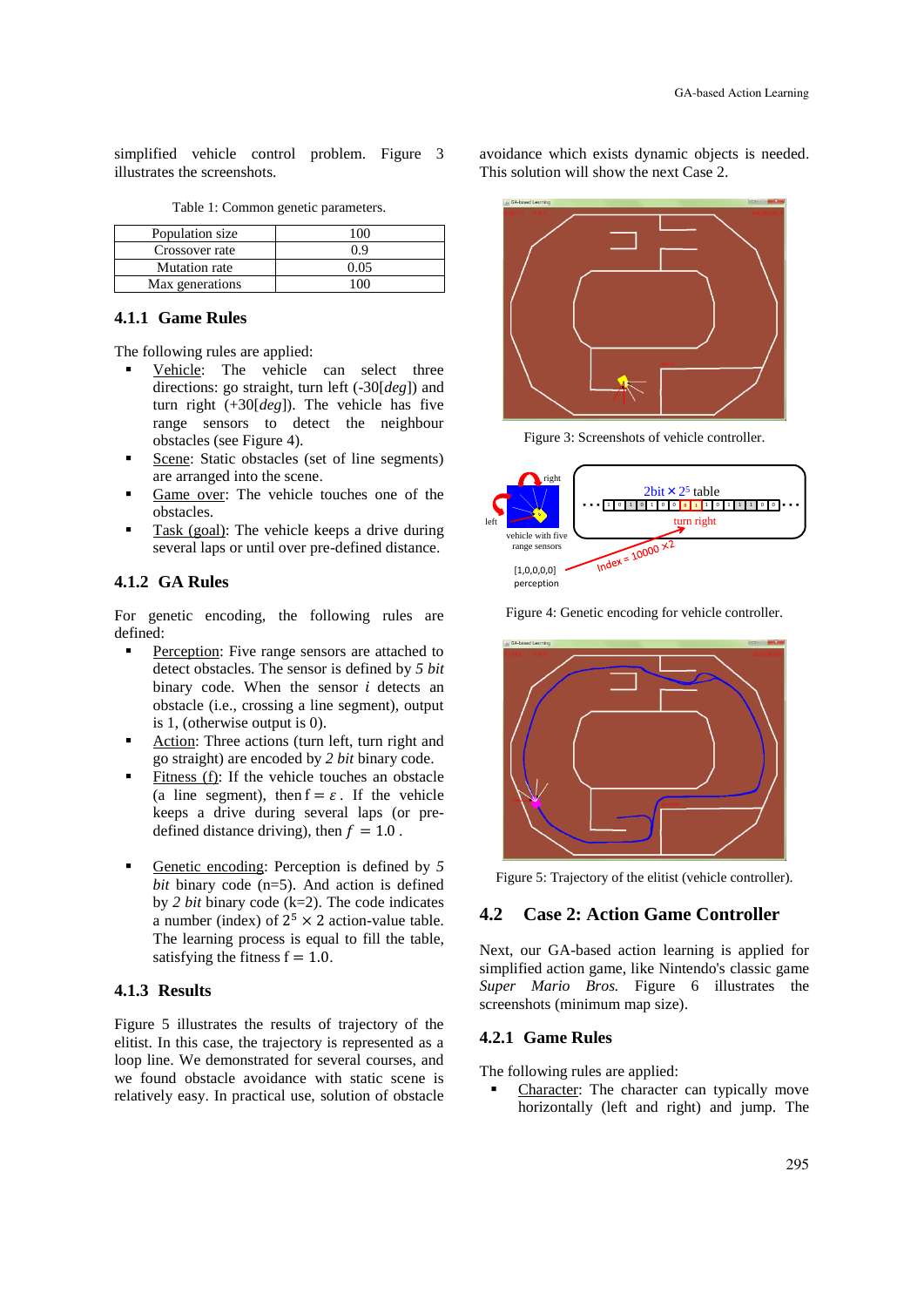character can walk and run to the right and left direction. The character can jump onto obstacles or can jump over holes (gravity acts on the character).

- Scene: Scene length is 5 times screen width. Side scrolling is applied in accordance to the character position. Wall blocks, holes, enemies and flag pole (goal position) are arranged into the scene (according to the character position, they appear at their predefined position).
- Game over: The character touches enemies or downs holes.
- Task (goal): The character touches flag pole (reach the goal position).



Figure 6: Screenshots of action game controller.

#### **4.2.2 GA Rules**

For genetic encoding, both perception-action rules and the fitness function must be defined.

- Perception: Two sensor grids are used: enemy sensor and obstacle sensor (Figure 7). These sensors are defined as the  $3 \times 3$  neighbour cells around the character  $(3 \times 3)$  is minimum grid size). Enemy sensor is defined by *7 bit* binary code. When enemies or holes are appeared in the neighbour cells, output is 1 (otherwise output is 0). Obstacle sensor is defined by *5 bit* binary code. When wall blocks are appeared in the neighbour cells, output is 1 (otherwise output is 0).
- Action: Three actions (move left, move right and jump) are encoded by *2 bit* binary code.
- Fitness (f): The fitness function is basically defined as the distance to the flag pole (goal). Therefore, if the character reaches the flag pole, then  $f = 1.0$ . If the character touches

one of enemies, then  $f = \varepsilon$ . If the character downs a hole, then  $f = \varepsilon$ .

 Genetic encoding: Perception is defined by *12 bit* binary code (n=12). And action is defined by *2 bit* binary code (k=2). The code indicates a number (index) of  $2^{12} \times 2$  action-value table. The learning process is equal to fill the table, satisfying the fitness  $f = 1.0$ .



Figure 7: Genetic encoding for action game controller.

#### **4.2.3 Results**

Figure 8 illustrates the results of trajectory of the elitist. Although perception represented by  $3 \times 3$ neighbour cells is a slight clue, avoidance actions with dynamic objects (enemies) are acquired.

Figure 9 illustrates an example of the acquired action. When an enemy closes with the character from right to left, the character can avoid it (i.e., jumping action after rearward moving).



Figure 8: Trajectory of the elitist (action game controller).



Figure 9: Acquired jumping action after rearward moving.

### **4.3 Case 3: Map Navigator**

Our GA-based learning is extended to learn action series. In this experiment, our method is applied for simplified character map navigation (i.e., path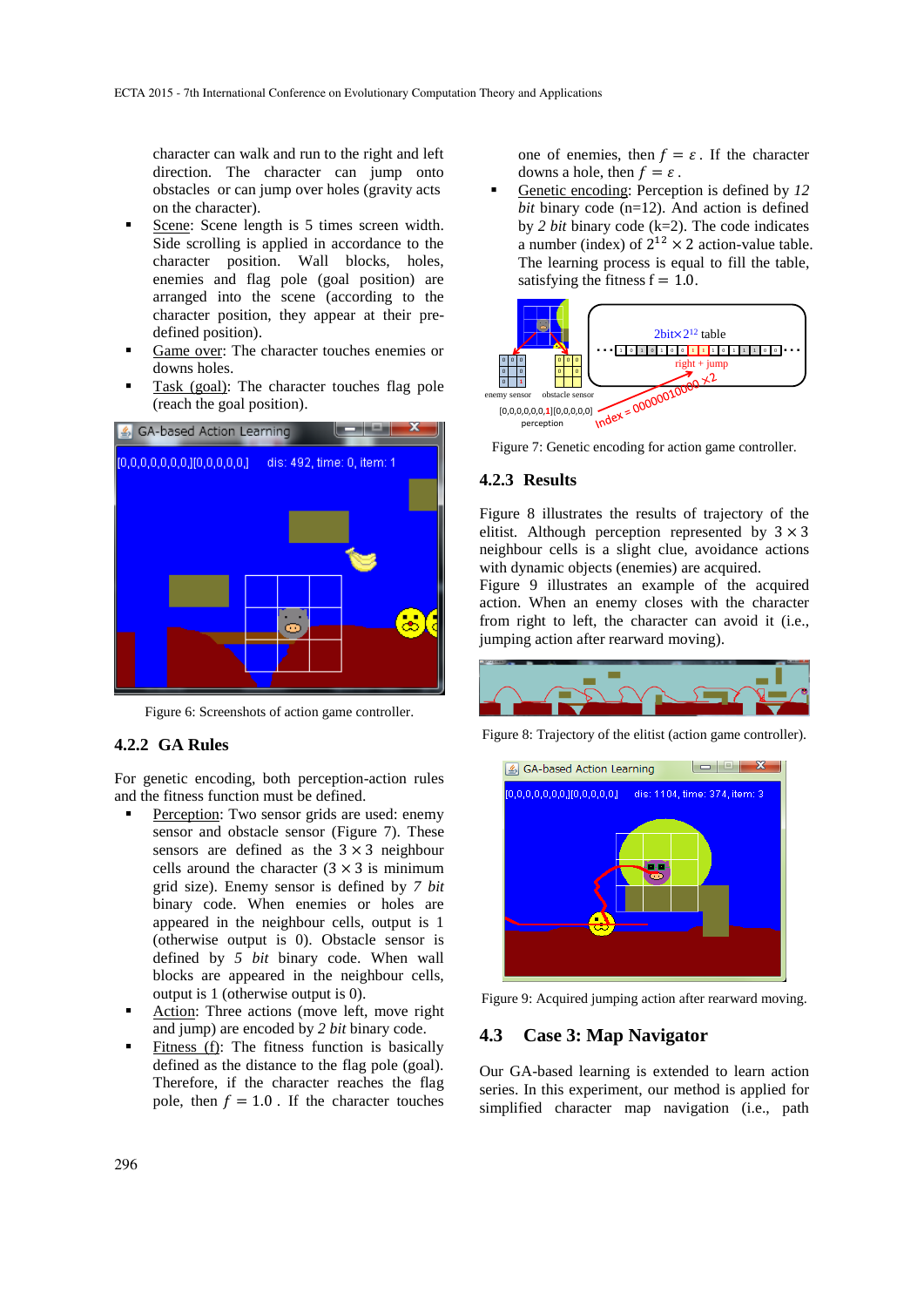finding problem). Path finding problem in maze is typically realized by another algorithms such as A\* algorithm. In this case, it assumes that the character does not have any map information (i.e., a graph) to solve it. This restriction is often used in reinforcement learning. Figure 10 illustrates the screenshots.

#### **4.3.1 Game Rules**

The following rules are applied:

- Character: The character can typically move up, right, down and left (four direction) if he is on the road in a map. The character can perceive the direction of an item at a time. The character can collect the item.
- Map: The map is constructed by 20 x 10 wall blocks. Several items are arranged in the map.
- Task (goal): The task is to collect all items in the map (or to visit all check points). One episode corresponds to collect an item.

#### **4.3.2 GA Rules**

For genetic encoding, the following rules must be defined:

- Perception:  $(dx, dy)$  is defined by a signed vector of the current item direction. They are represented by  $4 \text{ bit}$  binary code,  $(0, 0)$ ,  $(-1, -1)$ ,  $\ldots$ ,  $(+1,+1)$ . (See Figure 11).
- Action: 4 action series are stored for a perception. Each action is encoded by *2 bit* binary code (move up, right, down and left).
- Fitness (f): If the character can collect an item, then  $f = 1.0$  (then, a new item is set as the next target).
- Genetic encoding: Perception is defined by *4 bit* binary code (n=4). Each action is defined by *2 bit* binary code. In this case, 4 action series are defined (m=4), therefore, action series are defined by  $2 \times 4 = 8$  bit binary code. The code indicates a number (index) of  $2^4 \times 8$  action-value table. The learning process is equal to the acquisition of the action-value table, satisfying the fitness  $f = 1.0$ .

### **4.3.3 Results**

Figure 12 illustrates the results of trajectory of the elitist. Four items were successfully acquired in order (a)-(d) in Figure 12. Moving operations were properly applied according to just item direction  $(dx, dy)$ .

Figure 13 (a) illustrates a failure in learning process (m=4). However, applying iterated learning

process, the character could come near the target item (Figure 13 (b)). We found that augmenting action series eliminates this failure (m is more than 5). Figure 13 (c) shows the successful case (m=5). According to the task level, the length of action series m should be defined.



Figure 10: Screenshots of map navigator.



Figure 11: Genetic encoding for map navigator.



Figure 12: Trajectory of the elitist (map navigator).

## **5 CONCLUSIONS**

We have proposed a GA-based action learning framework. In our framework, GA is used for learning perception-action rules as a table. In the experiments, first, we have demonstrated vehicle controller to solve static object avoidance problem. Next, we demonstrated action game controller for